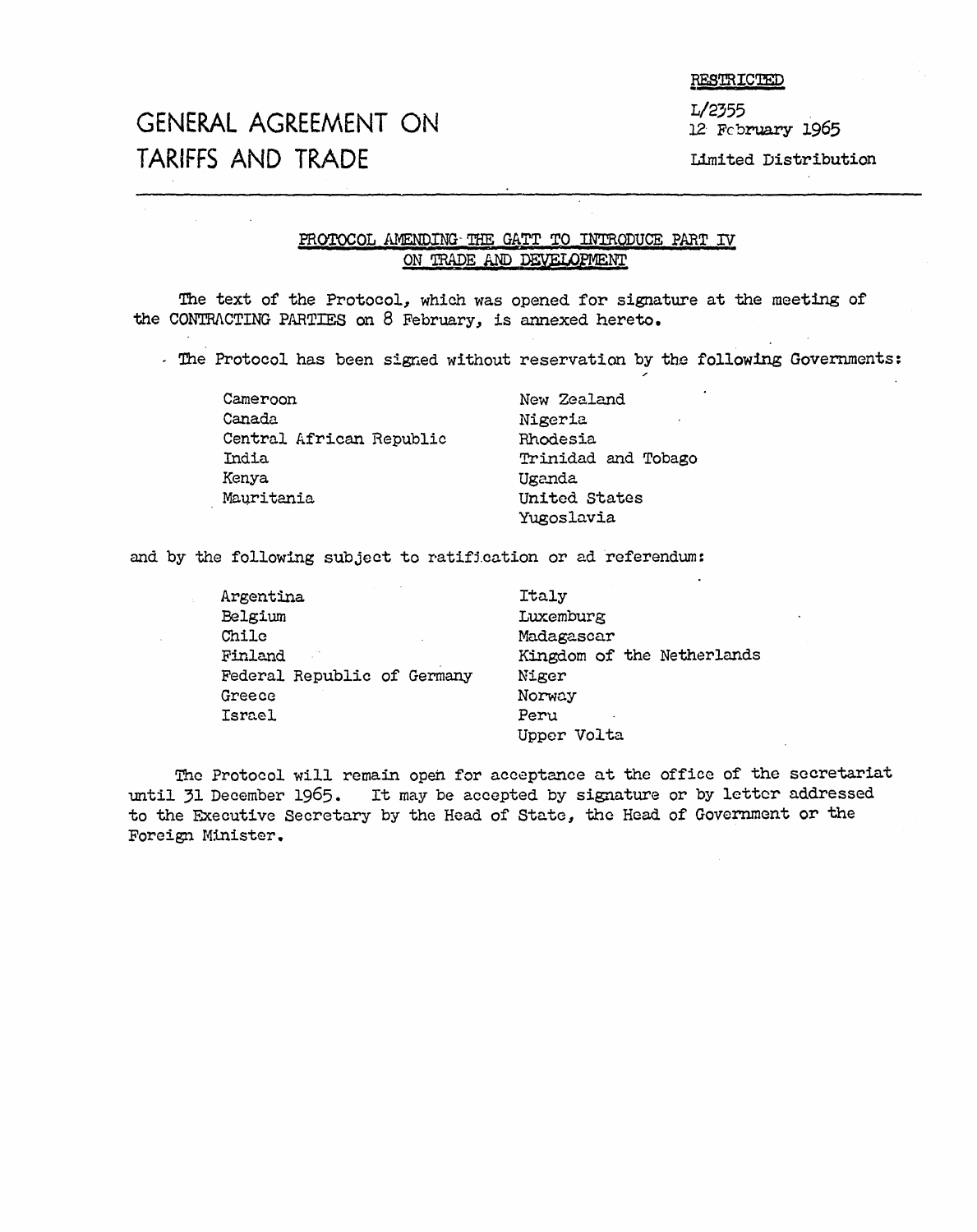# PROTOCOL

# AMENDING THE GENERAL AGREEMENT ON TARIFFS AND TRADE TO INTRODUCE A PART IV ON TRADE AND DEVELOPMENT

The Governments which are contracting parties to the General Agreement on Tariffs and Trade (hereinafter referred to as "the contracting parties" and "the General Agreement" respectively),

 $\label{eq:2.1} \frac{1}{2\pi}\frac{1}{2\pi}\left(\frac{1}{2\pi}\frac{1}{2\pi}\left(\frac{1}{2\pi}\right)^2-\frac{1}{2\pi}\left(\frac{1}{2\pi}\frac{1}{2\pi}\right)^2\right)=\frac{1}{2\pi}\frac{1}{2\pi}\left(\frac{1}{2\pi}\frac{1}{2\pi}\frac{1}{2\pi}\right)=\frac{1}{2\pi}\frac{1}{2\pi}\left(\frac{1}{2\pi}\frac{1}{2\pi}\frac{1}{2\pi}\frac{1}{2\pi}\right)=\frac{1}{2\pi}\frac{1}{2\pi}\left(\frac{1}{2\pi}\frac{1}{2$ 

DESIRING to effect amendments to the General Agreement pursuant to the provisions of Article XXX thereof,

HEREBY AGREE as follows:

 $\mathcal{F}^{\mathcal{A}}_{\mathcal{A}}$  and  $\mathcal{F}^{\mathcal{A}}_{\mathcal{A}}$  and  $\mathcal{F}^{\mathcal{A}}_{\mathcal{A}}$  and  $\mathcal{F}^{\mathcal{A}}_{\mathcal{A}}$ 

1. A Part IV comprising three new Articles shall be inserted and the provisions of Annex I shall be amended as follows:  $\mathcal{L}^{\mathcal{L}}$ 

# A

The following heading and Articles shall be inserted after Article XXXV:

#### "PART IV

## "TRADE AND DEVELOPMENT

"Article XXXVI

"Principles and Objectives

"1. The contracting parties,

(a) recalling that the basic objectives of this Agreement include the raising of standards of living and the progressive development of the economies of all contracting parties, and considering that the attainment of these objectives is particularly urgent for less-developed contracting parties;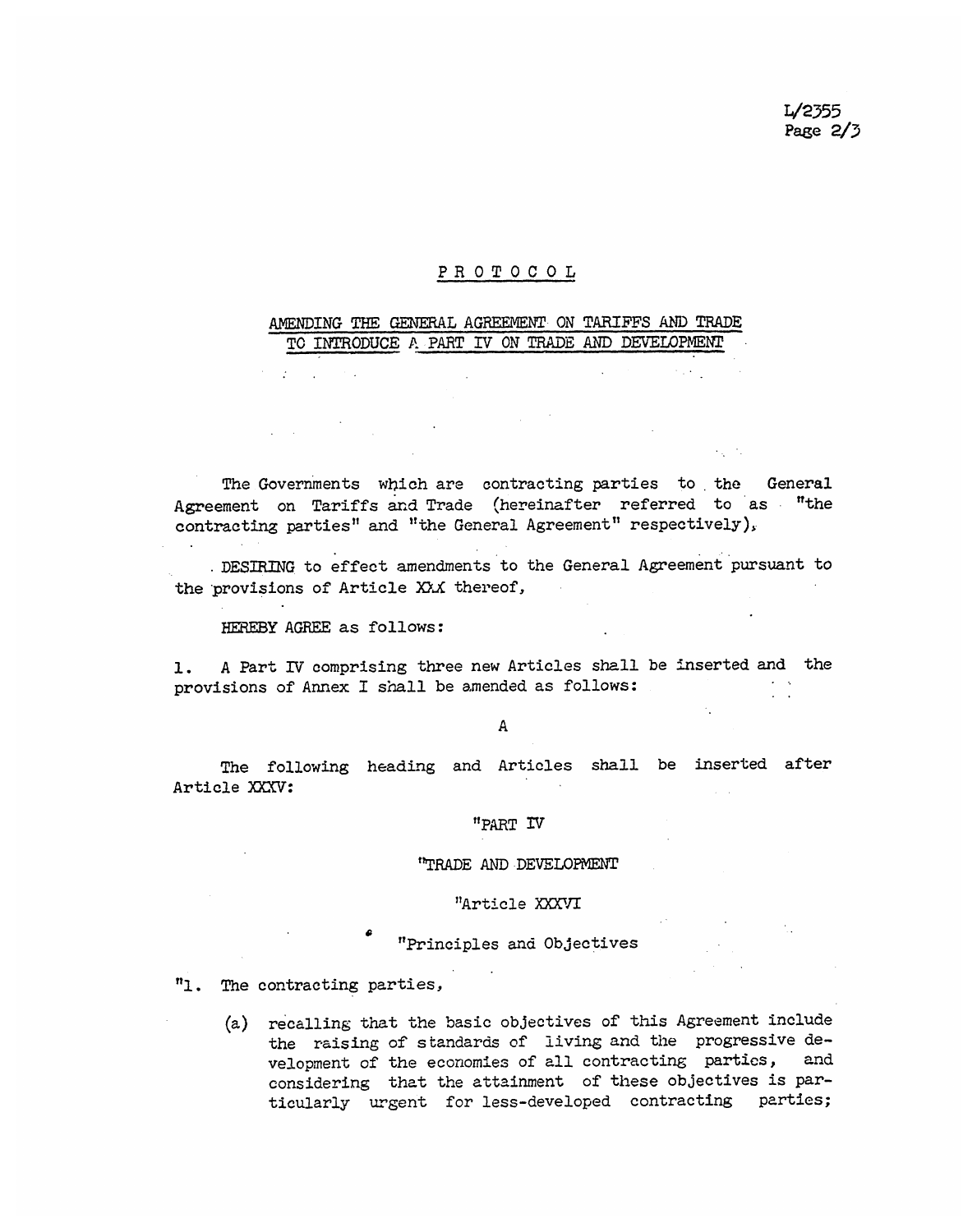- (b) considering that export earnings of the less-developed contracting parties can play a vital part in their economic development and that the extent of this contribution depends on the prices paid by the less-developed contracting parties for essential imports, the volume of their exports, and the prices received for these exports;
- (c) noting, that there is a wide gap between standards of living in less-developed countries and in other countries;
- (d) recognizing that individual and Joint action is essential to further the development of the economies of less-developed contracting parties and to bring about a rapid advance in the standards of living in these countries;
- (e) recognizing that international trade as a means of achieving economic and social advancement should be governed by such rules and procedures - and measures in conformity with such rules and procedures  $\cdot$  as are consistent with the objectives set forth in this Article;
- (f) noting that the CONTRACTING PARTIES may enable less-developed contracting parties to use special measures to promote their trade and development;

agree as follows.

 $\mathcal{L}(\mathbf{q},\mathbf{q})$  , where  $\mathcal{L}(\mathbf{q},\mathbf{q})$  is a set of  $\mathcal{L}(\mathbf{q})$ 

"2. There is need for a rapid and sustained expansion of the export earnings of the less-developed contracting parties.

"3. There is need for positive efforts designed to ensure that lessdeveloped contracting parties secure a- share in the growth in international trade commensurate with the needs of their economic development.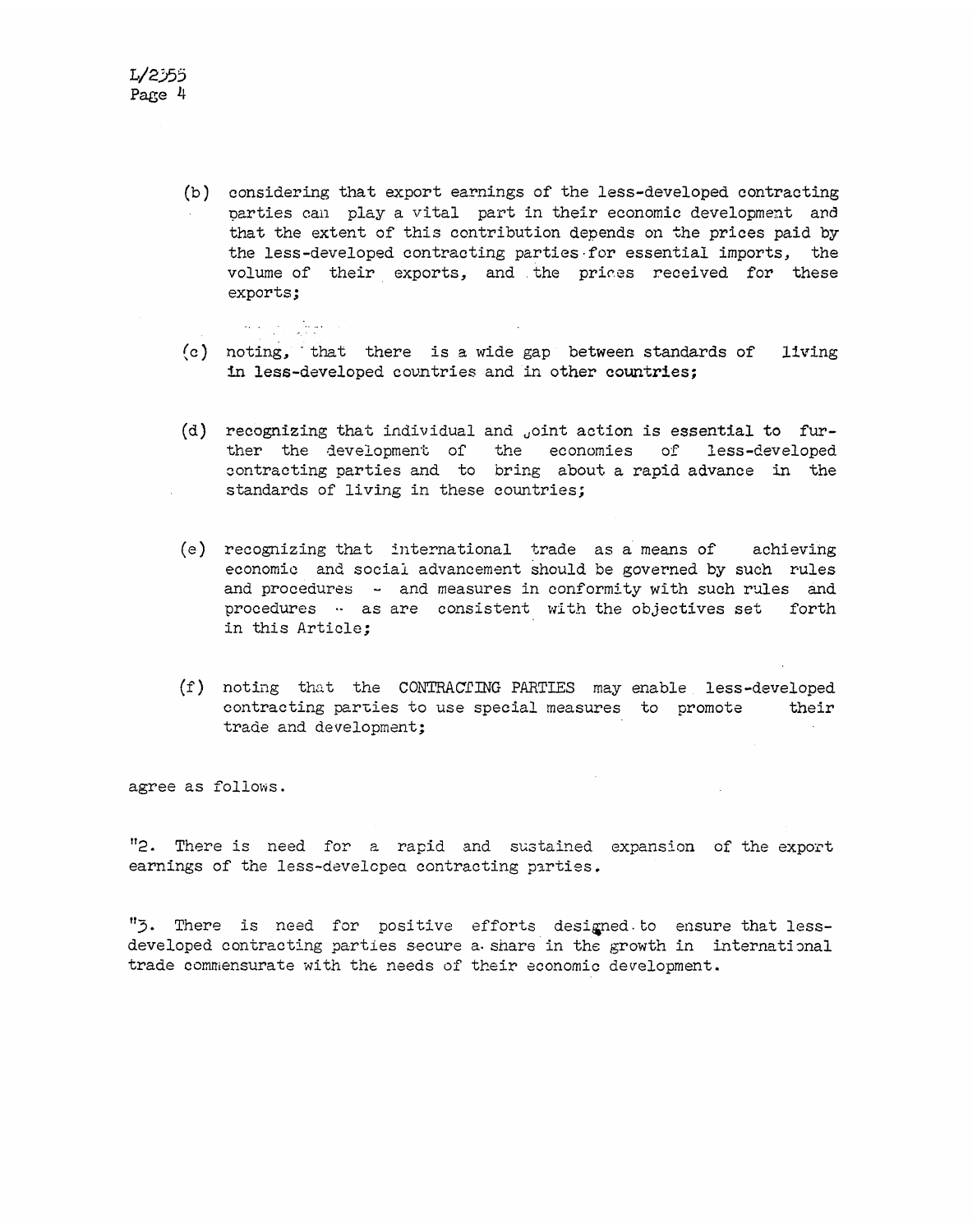"4. Given the continued dependence of many less-developed contracting parties on the exportation of a limited range of primary products, there is need to provide in the largest possible measure more favourable and need to provide in the largest possible measure more favourable acceptable conditions of access to world markets for these products, and wherever appropriate to devise measures designed to stabilize and improve conditions of world markets in these products, including in particular measures designed to attain stable, equitable and remunerative prices, thus permitting an expansion of world trade and demand and a dynamic and steady growth of the real export earnings of these countries so as to provide them with expanding resources for their economic development.

"5. The rapid expansion of the economies of the less-developed contracting parties will be facilitated by a diversification of the structure of their economies and the avoidance of an excessive dependence on the export of primary products. There is, therefore, need for increased access in the largest possible measure to markets under favourable conditions for processed and manufactured products currently or potentially of particular export interest to less-developed contracting parties.

"6. Because of the chronic deficiency in the export proceeds and other foreign exchange earnings of less-developed contracting parties, there are important inter-relationships between trade and financial assistance to development. There is, therefore, need for close and continuing collaboration between the CONTRACTING PARIES and the international lending agencies so that they can contribute most effectively to alleviating the burdens these less-developed contracting parties assume in the interest of their economic development.

"7. There is need for appropriate collaboration between the CONTRACTING PARTIES, other intergovernmental bodies and the organs and agencies of the United Nations system, whose activities relate to the trade and economic development of less-developed countries.

"8. The developed contracting parties do not expect reciprocity for commitments made by them in trade negotiations to reduce or remove tariffs and other barriers to the trade of less-developed contracting parties.

"9. The adoption of measures to give effect to these principles and objectives shall be a matter of conscious and purposeful effort on the part of the contracting parties both individually and jointly.

#### "Article XXXVII

## "Commitments

"1. The developed contracting parties shall to the fullest extent possible - that is, except when compelling reasons, which may include legal reasons, make it impossible - give effect to the following provisions: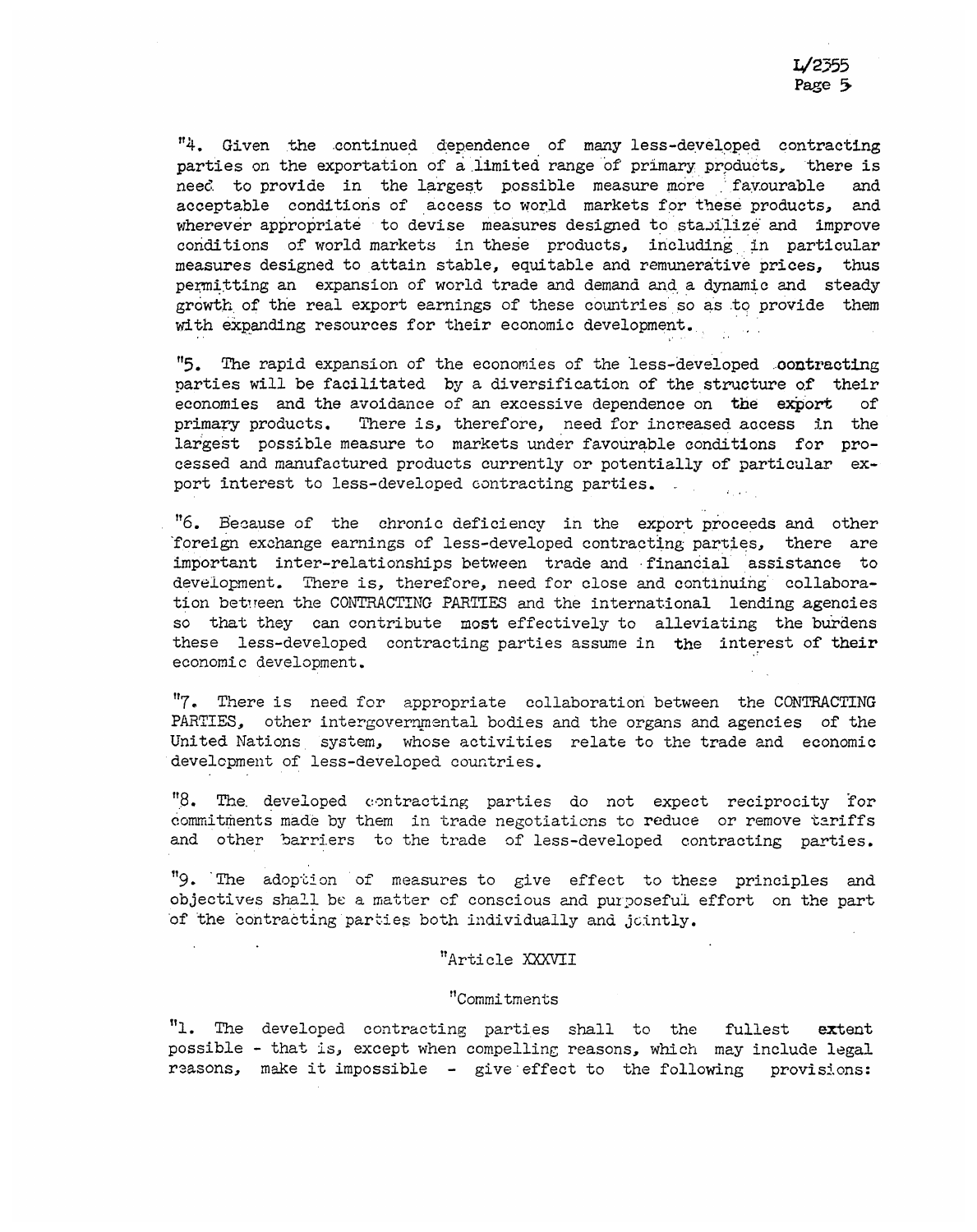- (a) accord high priority to the reduction and elimination of barriers to products currently or potentially of particular export interest to less-developed contracting parties, including customs duties and other restrictions which differentiate unreasonably between such products in their primary and in their processed forms;
- (b) refrain from introducing, or increasing the incidence of, customs duties or non-tariff import barriers on products currently or potentially of particular export interest to less-developed contracting parties; and
- (c) (i) refrain from imposing new fiscal measures, and
	- (ii) in any adjustments of fiscal policy accord high priority to the reduction and elimination of fiscal measures,

which. would hamper, or which hamper, significantly the growth of consumption of primary products, in raw or processed form, wholly or mainly produced in the territories of less-developed contracting parties, and which are applied specifically to those products.

"2. (a) Whenever it is considered that effect is not being given to any of the provisions of sub-paragraph  $(a)$ ,  $(b)$  or  $(c)$  of paragraph 1, the matter shall be reported to the CONTRACTING PARTIES either by the contracting party not so giving effect to the relevant provisions or by any other interested contracting party.

(b) (i) The CONTRACTING PARTIES shall, if requested so to do by any interested contracting party, and without prejudice to any bilateral consultations that may be undertaken, consult with the contracting party concerned and all interested contracting parties with respect to the matter with a view to reaching solutions satisfactory to all contracting parties concerned in order to further the objectives set forth in Article XXXVI. In the course of these consultations, the reasons given in cases where effect was not being given to the provisions of sub-paragraph (a), (b) or (c) of paragraph 1 shall be examined.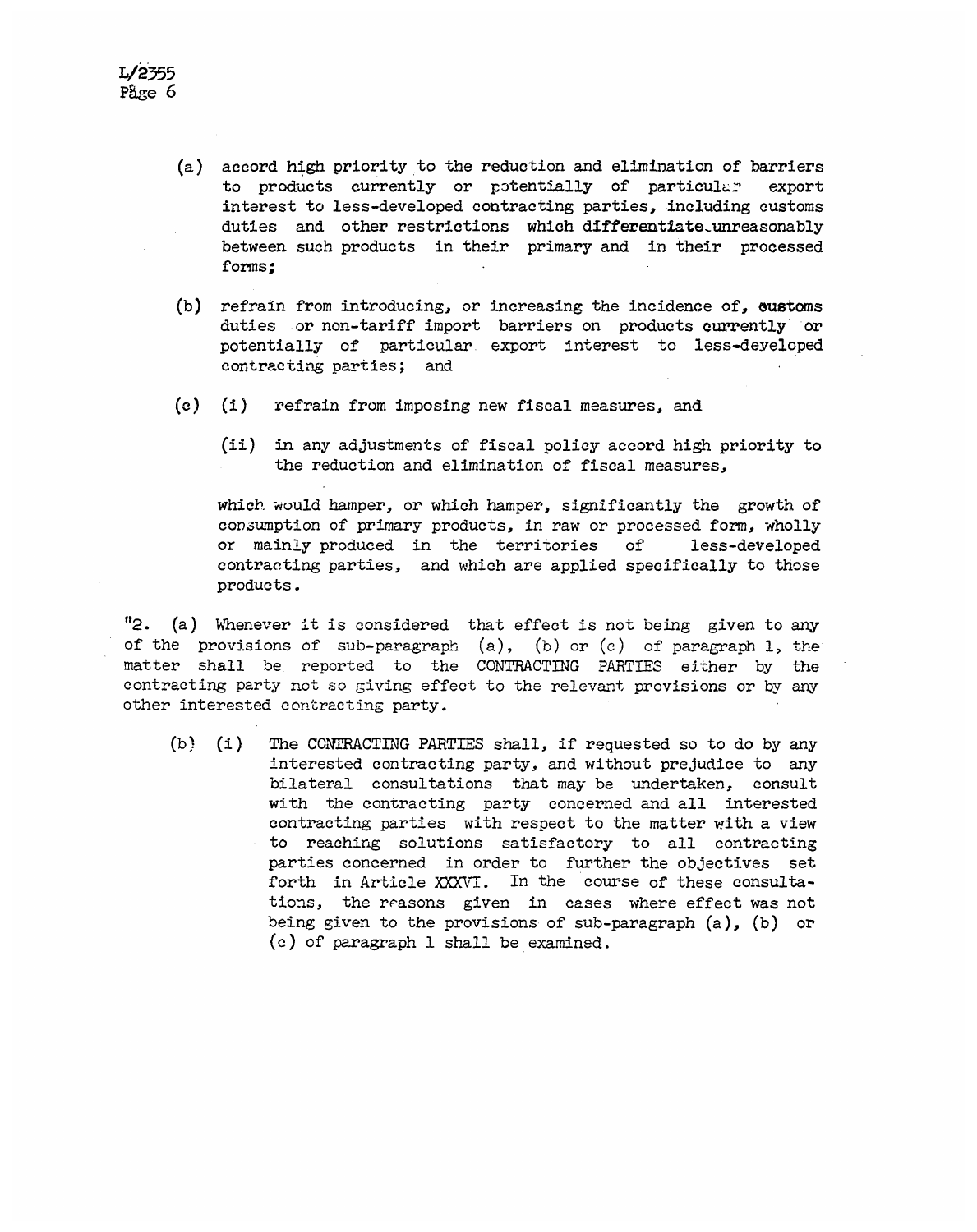- (ii) As the implementation of the provisions of sub-paragraph (a), (b) or (c) of paragraph 1 by individual contracting parties may in some cases be more readily achieved where action is taken jointly with other developed contracting parties, such consultation might, where appropriate, be directed towards this end.
- (iii) The consultations by the CONTRACTING PARTIES might also, in appropriate cases, be directed towards agreement on joint action designed to further the objectives of this Agreement as envisaged in paragraph 1 of Article XXV.
- "3. The developed contracting parties shall:
	- (a) make every effort, in cases where a government directly or indirectly determines the resale price of products wholly or mainly produced in the territories of less-developed contracting parties, to maintain trade margins at equitable levels;
	- (b) give active consideration to the adoption of other measures designed to provide greater scope for the development of imports from less-developed contracting parties . and collaborate in appropriate international action to this end;
	- (c) have special regard to the trade interests of lessdeveloped contracting parties when considering the application of other measures permitted under this Agreement to meet particular problems and explore all possibilities of constructive remedies before applying such measures where they would affect essential interests of those contracting parties.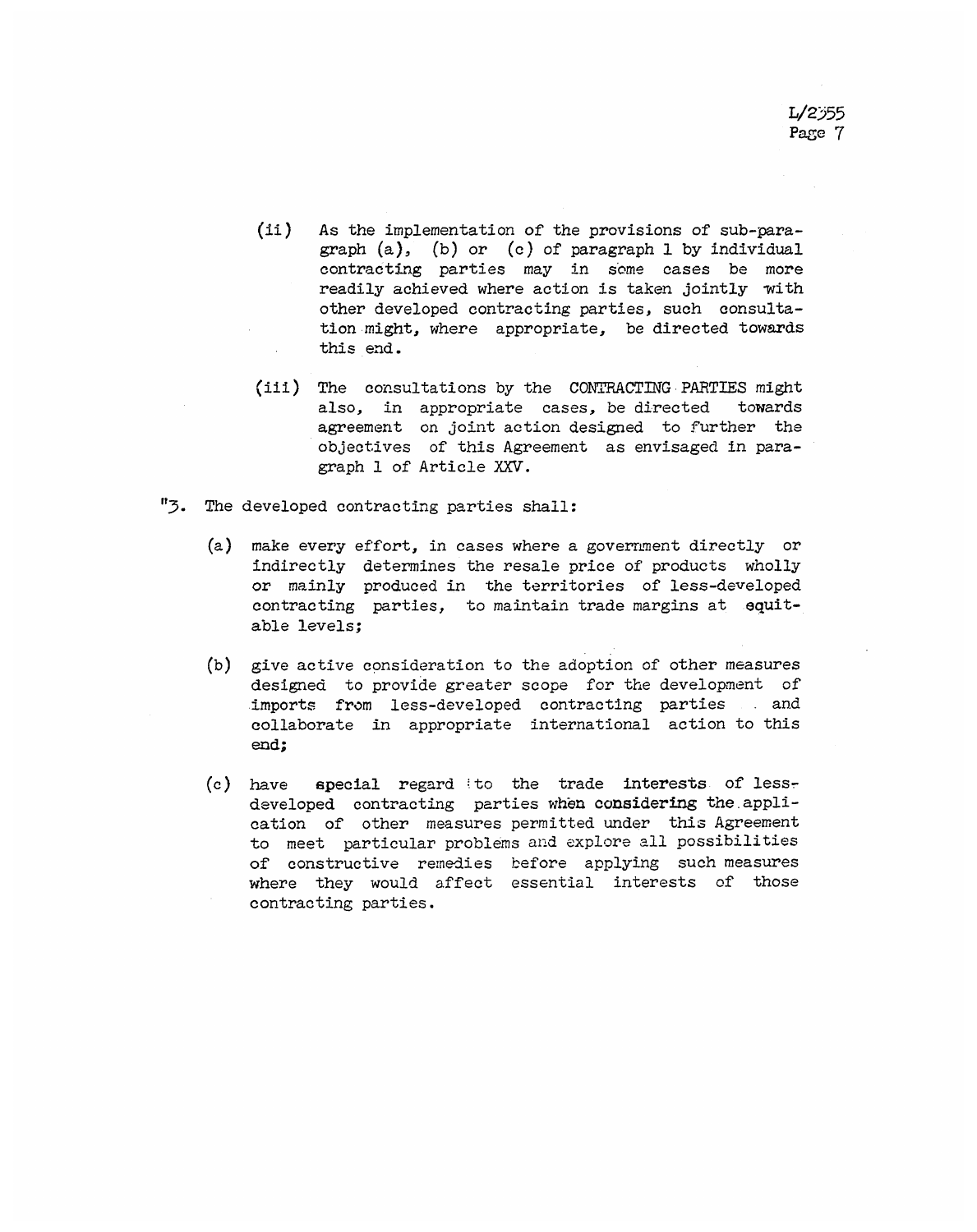L/2355 Page 8

" 4. Less-developed contracting parties agree to take appropriate action in implementation of the provisions of Part IV for the benefit of the trade of other less-developed contracting parties, in so far as such action is consistent with their individual present and future development, financial and trade needs taking into account past trade developments as well as the trade interests of less-developed contracting parties as a whole.

"'5. In the implementation of the commitments set forth in paragraphs 1 to 4 each contracting party shall afford to any other interested contracting party or contracting parties full and prompt opportunity for consultations under the normal procedures of this Agreement with respect to any matter or difficulty which may arise.

# "Article XXXVIII

# "Joint Action

"1. The contracting parties shall collaborate jointly, within the framework of this Agreement and elsewhere, as appropriate, to further the objectives set forth in Article XXXVI.

- "2. In particular, the CONTRACTING PARTIES shall:
	- (a) where appropriate, take action, including action through international arrangements, to provide improved and acceptable conditions of access to world markets for primary products of particular interest to less-developed contracting parties and to devise measures designed to stabilize and improve conditions of world markets in these products including measures designed to attain stable, equitable and remunerative prices for exports of such products;
	- (b) seek appropriate collaboration in matters of trade and development policy with the United Nations and its organs and agencies, including any institutions that may be created on the basis of recommendations by the United Nations Conference on Trade and Development;
	- (c) collaborate in analyzing the development plans and policies of individual less-developed contracting parties and in examining trade and aid relationships with a view to devising concrete measures to promote the development of export potential and to facilitate access to export markets for the products of the industries thus developed and, in this connexion seek appropriate collaboration with governments and international organizations,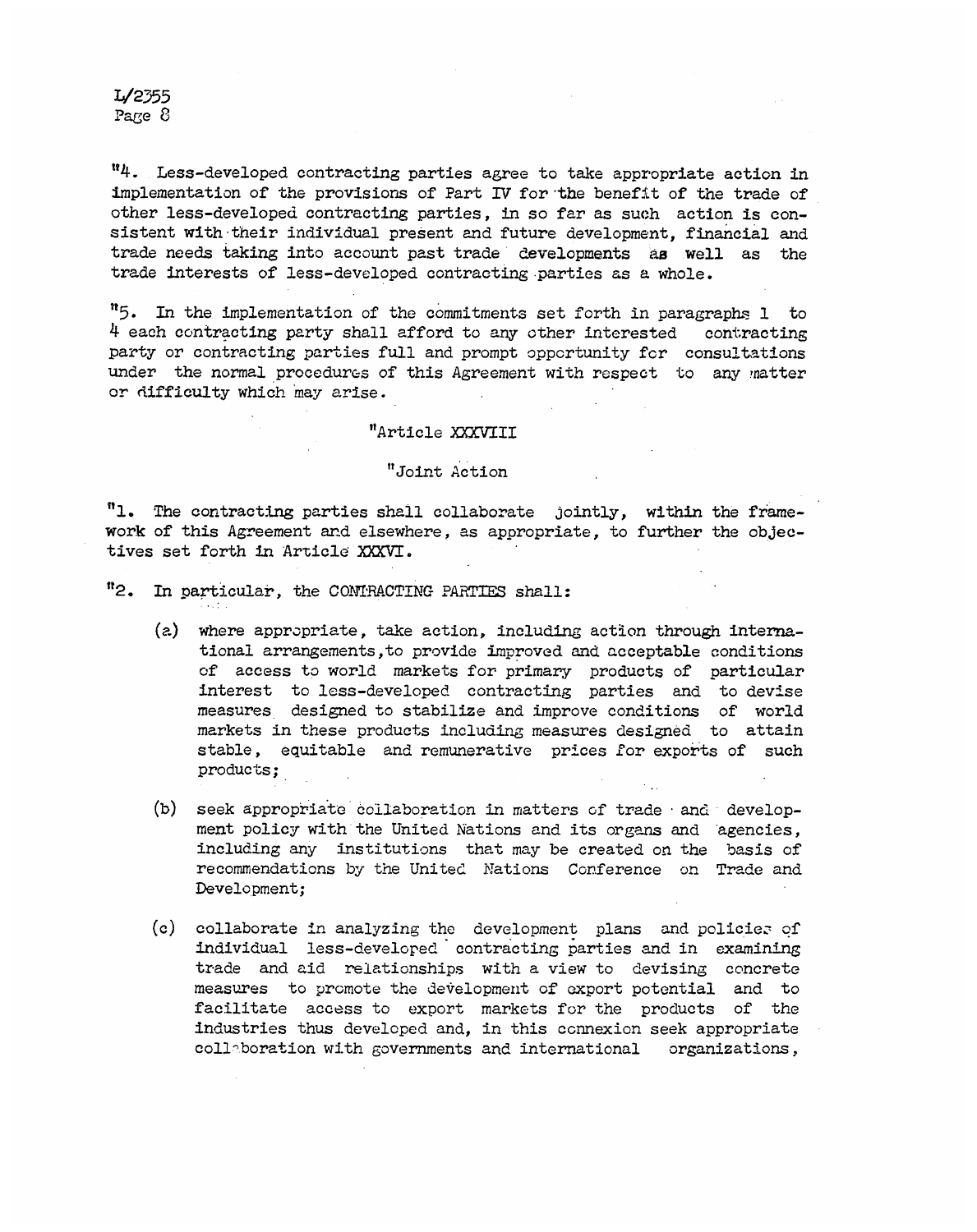and in particular with organizations having competence in relation to financial assistance for economic development,in systematic studies of trade and aid relationships in individual less-developed contracting parties aimed at obtaining a clear analysis of export potential,market prospects and any further action that may be required;

- (d) keep under continuous review the development of world trade with special reference to the rate of growth of the trade of less-developed contracting parties and make such recommendations to contracting parties as may, in the circumstances, be deemed appropriate;
- (e) collaborate in seeking feasible methods to expand trade for the purpose of economic development, through international harmonization and adjustment of national policies and regulations, through technical and commercial standards affecting production, transportation and marketing, and through export promotion by the establishment of facilities for the increased flow of trade information and the development of market research; and
- (f) establish such institutional arrangements as may be necessary to further the objectives set forth in Article XXXVI and to give effect to the provisions of this Part."

B

To Annex I (which, pursuant to Section BB(i) of the Protocol amending the Preamble and Parts II and III, is to become Annex H) the following notes shall be added:

## "Ad PART IV

The words "developed contracting parties" and the words "less-developed contracting parties" as used in Part IV are to be understood to refer to developed and less-developed countries which are parties to the General Agreement on Tariffs and Trade.

## "Ad Article XXXVI

## "Paragraph 1

This Article is based upon the objectives set forth in Article I as it will be amended by Section A of paragraph 1 of the Protocol Amending Part I and Articles XXIX and XXX when that Protocol enters into force.

#### "Paragraph 4

The tern "primary products" includes agricultural products,vide paragraph 2 of the note ad Article XVI, Section B.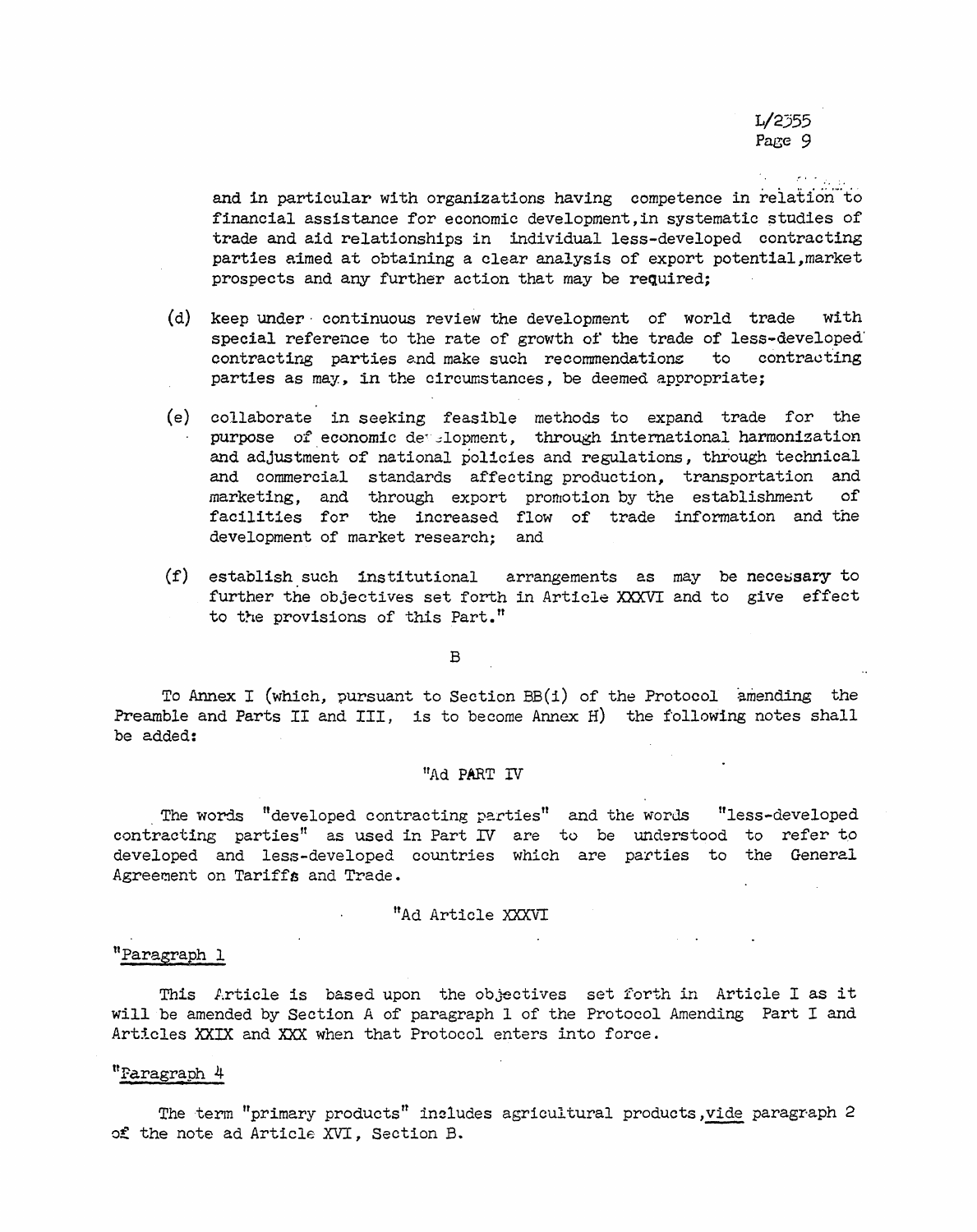L/2355 Page 10

# "Paragraph 5

A diversification programme would generally include the intensification of activities for the processing of primary products and the development of manufacturing industries, taking into account the situation of the particular contracting party and the world outlook for production and consumption of different commodities.

## "Paragraph 8

It is understood that the phrase "do not expect reciprocity" means, in accordance with the objectives set forth in this Article, that the lessdeveloped contracting parties should not be expected, in the course of trade negotiations, to make contributions which are inconsistent with their individual development, financial and trade needs, taking into consideration past trade developments.

This paragraph would apply in the event of action under Section A of Article XVIII, Article XXVIII, Article XXVIII bis (Article XXIX after the amendment set forth in Section A of paragraph 1 of the Protocol Amending Part I and Articles XXIX and XXX shall have become effective), Article XXXIII, or any other procedure under this Agreement.

## "Ad Article XXXVII

## "Paragraph 1(a)

This paragraph would apply in the event of negotiations for reduction or elimination of tariffs or other restrictive regulations of commerce under Articles XXVIII, XXVIII bis (XXIX after the amendment set forth in Section A of paragraph 1 of the Protocol Amending Part I and Articles XXIX-and XXX shall have become effective), and Article XXXIII, as well as in connexion with other action to effect such reduction or elimination which contracting parties may be able to undertake.

## "Paragraph 3(b)

The other measures referred to in this paragraph might include steps to promote-domestic structural changes, to encourage the consumption-of particular products, or to introduce measures of trade promotion."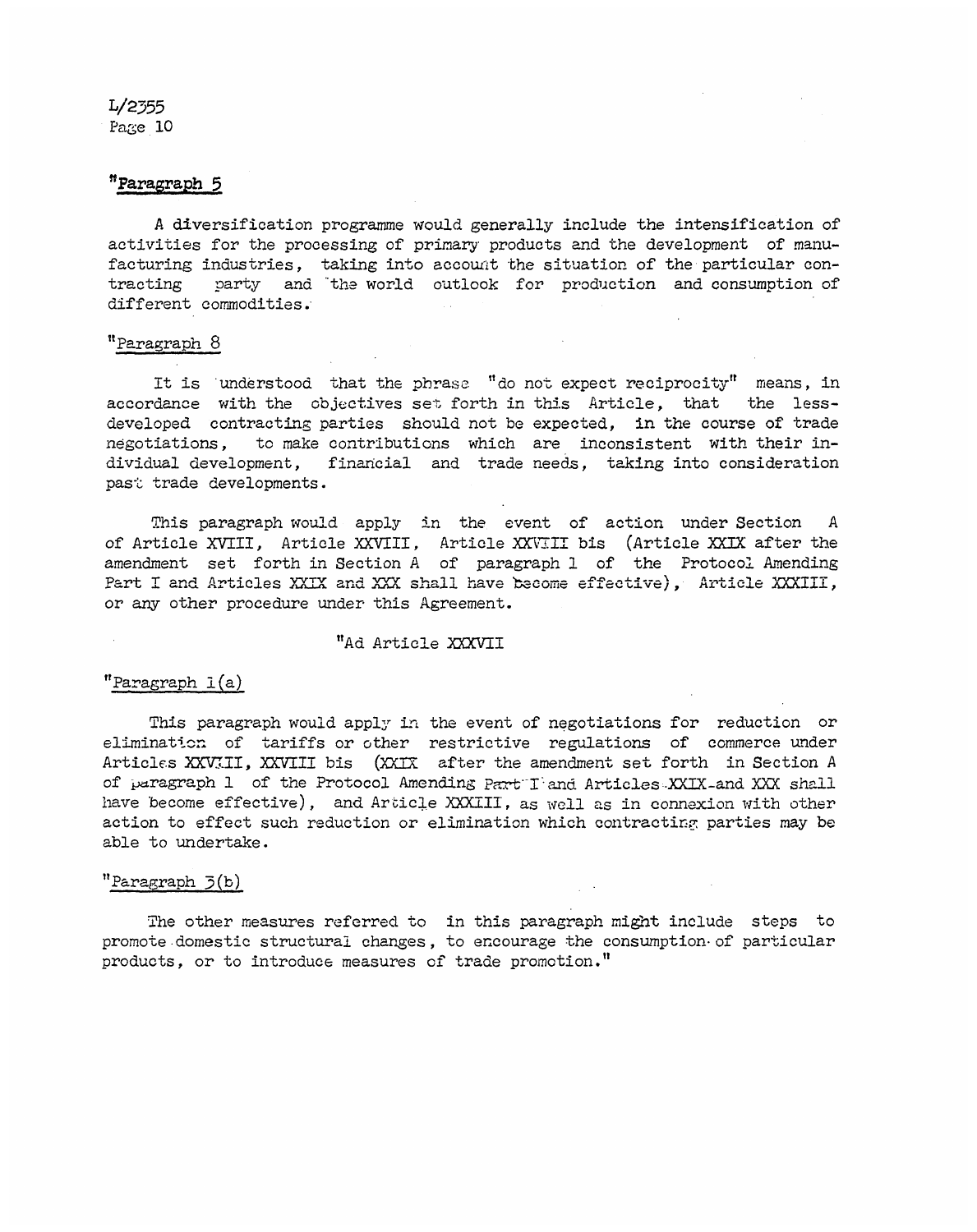2. This Protocol shall be deposited with the Executive Secretary to the CONTRACTING PARTIES to the General Agreement. It shall be open for aceeptance, by signature or otherwise, by the contracting parties to the General Agreement and by the governments which have acceded provisionally to the General Agreement, until 31 December 1965; provided that the period during which this Protocol may be accepted in respect of a contracting party or such government may, by a decision of the CONTRACTING PARTIES, be extended beyond that date.

3. Acceptance of this Protocol in accordance with the provisions of paragraph 2 shall be deemed to constitute an acceptince of the amendments set forth in paragraph 1 in accordance with the provisions of Article XXX. of the General Agreement.

4. The amendments set forth in paragraph 1 shall become effective in accordance with the provisions of Article XXX of the General Agreement following acceptance of the Protocol by two thirds of the governments which are then contracting parties.

5. The amendments set forth in paragraph 1 shall become effective between a government which has acceded provisionally to the General Agreement and a government which is a contracting party, and between two governments which have acceded provisionally when such amendments shall have been accepted by both such governments; provided that the amendments shall not become so effective before an instrument of provisional accession shall have become effective between the two governments nor before the amendments shall have become effective in accordance with the provisions of paragraph 4.

6. Acceptance of this Protocol by a contracting party, to the extent that it shall not have already taken final action to become a party to the following instruments and except as it may otherwise notify the Executive Secretary in writing at the time of such acceptance. shall constitute final action to become a party to each of the following instruments: